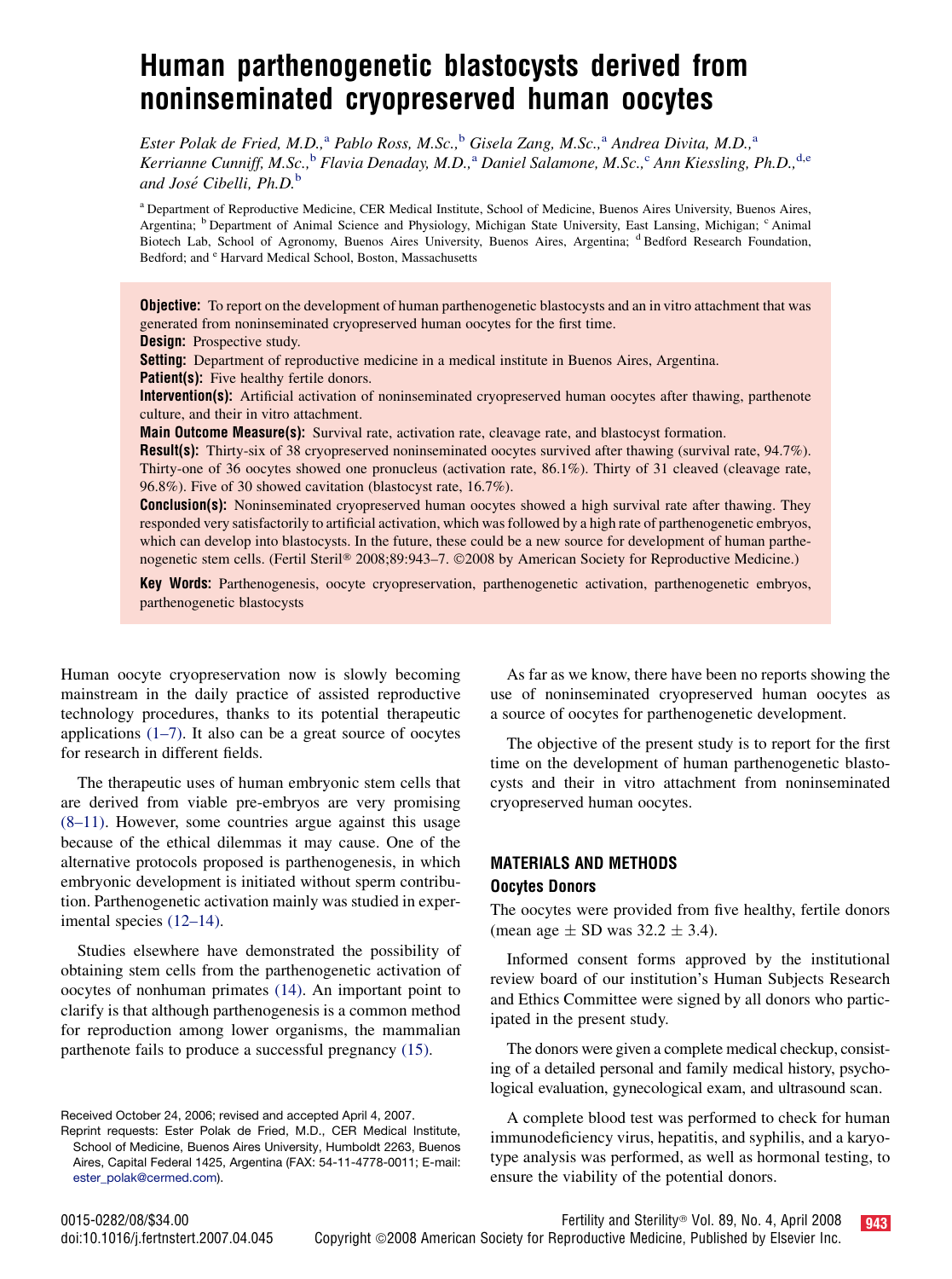After oocyte recovery, the donors were periodically and carefully checked, and they were discharged after obtaining a normal ultrasound post-menstruation.

#### Ovarian Stimulation

Controlled ovarian hyperstimulation was initiated in all patients by using the GnRH analogue leuprolide acetate (given SC) from the midluteal phase of the previous cycle. Gonadotropin therapy was performed by using recombinant FSH (Puregon, Organon Argentina, Buenos Aires, Argentina).

Regular monitoring was performed by using serial transvaginal ultrasonography and serum  $E_2$  levels, as published elsewhere [\(6\)](#page-3-0).

Ovulation was induced by using hCG (10,000 IU, administered IM; Pregnyl, Organon Argentina), when at least two follicles of  $\geq$ 18 mm in diameter were observed, with adequate  $E_2$  concentrations. The mean date of hCG administration was on day 12 of the cycle. Transvaginal ultrasound– guided oocyte retrieval was performed 34 hours later.

#### Oocyte Selection

Once the oocytes were identified in the follicular fluids, they were transferred to human tubal fluid medium that was supplemented with 0.5% human serum albumin (Irvine Scientific, Santa Ana, CA) and were cultured in a  $5\%$  CO<sub>2</sub> atmosphere at 37°C for 3 hours.

Complete removal of cumulus and corona cells was performed by using a brief exposure to hyaluronidase (80 IU/mL; Sigma Chemical, St. Louis, MO) and mechanical manipulation with fine-bore glass pipettes. Only oocytes showing an extruded polar body (that therefore presumably were at the metaphase II stage) were frozen after culture for about 4 hours from retrieval.

#### Freezing and Thawing Procedure

Thirty-eight noninseminated fresh human metaphase II oocytes were cryopreserved by using the 1,2-propanediol slow-freeze–rapid-thaw method with 0.3 M sucrose [\(16\)](#page-3-0).

All gametes were washed in Dulbecco's phosphate-buffered saline solution  $(1 \times; Irv)$  Irvine Scientific), supplemented with 30% serum substitute supplement (Irvine Scientific). After that, they were placed in 1.5 M 1,2-propanediol that was supplemented with 30% serum substitute supplement for 10 minutes. Afterward, the oocytes were transferred to the loading solution containing 1.5 M 1,2-propanediol, 30% serum substitute supplement, and 0.3 M sucrose; loaded into plastic straws; and placed into a biological freezer.

The temperature was gradually lowered from  $16^{\circ}$ C to –6.5 $^{\circ}$ C at a rate of  $-2^{\circ}$ C/min, at which point manual seeding was performed. The temperature continued to be lowered at a rate of  $0.3^{\circ}$ C/min, until  $-35^{\circ}$ C was reached. The straws finally were plunged into liquid nitrogen  $(-196^{\circ}C)$  and stored for later use.

The thawing procedure was performed at room temperature. The straws were air-warmed for 30 seconds and then plunged into a 30"C water bath for 40 seconds. The cryoprotectant was removed by transferring the oocytes through decreasing concentrations of propanediol solution (1 M to 0.5 M in each) containing 0.3 M sucrose, followed by a dilution of 0.3 M sucrose alone; finally, they were washed in Dulbecco's phosphate-buffered saline solution  $(1 \times)$ . All the solutions were supplemented with 30% serum substitute supplement. Finally, the viable oocytes were cultured in human tubal fluid medium that was supplemented with 0.5% human serum albumin at  $37^{\circ}$ C in an atmosphere of 5%  $CO<sub>2</sub>$  in air for  $\geq$ 3 hours before activation.

#### Artificial Oocyte Activation

After thawing, 36 noninseminated oocytes were parthenogenetically activated by using a combination of ionomycin (CalBiochem, San Diego, CA) and 6-dimethylamino purine (Sigma, St Louis, MO). They were exposed to manipulation medium (human tubal fluid–HEPES) with 10 uM of ionomycin for 6 minutes at  $37^{\circ}$ C in room air. The oocytes then were moved to a  $K+$ -modified simplex optimized medium  $(KSOM)$  culture medium (Specialty Media) + human serum albumin with 2 mM of 6-dimethylamino purine for 3 hours at  $37^{\circ}$ C, 6% CO<sub>2</sub> in air. Parthenogenetic embryos were changed to  $K SOM + human serum albumin medium for 72 hours and$ then to another fresh  $K SOM + human serum albumin media$ drop at  $37^{\circ}$ C,  $6\%$  CO<sub>2</sub> in air. Parthenogenetic blastocysts were plated on top of mitotically inactivated human umbilical cord fibroblasts, with the whole embryo culture method or partial embryo culture described by Kim et al. [\(17\),](#page-3-0) depending on the morphology of the blastocyst and the appearance of the inner mass cells(IMCs). The medium used was Knockout-Dulbecco's Modified Eagle Medium (KO-DMEM; GIBCO Invitrogen, Grand Island, NY) supplemented with 15% fetal calf serum (GIBCO), penicillin/streptomycin,  $1 \times$ nonessential amino acids, 2 mM L-glutamine, 0.1 mM 2-mercaptoethanol, and 4 ng/mL basic Fibroblast Growth Factor.

All parthenotes were checked periodically to monitor their growth and attachment, and the medium was renewed during the checks. Photographic registers were made.

### RESULTS

Thirty-six of 38 cryopreserved noninseminated oocytes survived after thawing (survival rate, 94.7%).

Thirty-one of 36 oocytes showed only one pronucleus (activation rate, 86.1%; [Fig.](#page-2-0) 1A). Thirty of 31 cleaved (cleavage rate, 96.8%; [Fig.](#page-2-0) 1B).

After activation, three embryos on day 6 and two embryos on day 7 showed cavitation. According to the classification of Gardner et al. [\(18\),](#page-3-0) the quality of the blastocysts mainly was poor [\(Fig.](#page-2-0) 1C). The blastocyst rate was 16.7%.

Human parthenogenetic blastocysts were plated. After plating, one blastocyst exhibited incipient attachment, and the other showed complete attachment [\(Fig.](#page-2-0) 1D).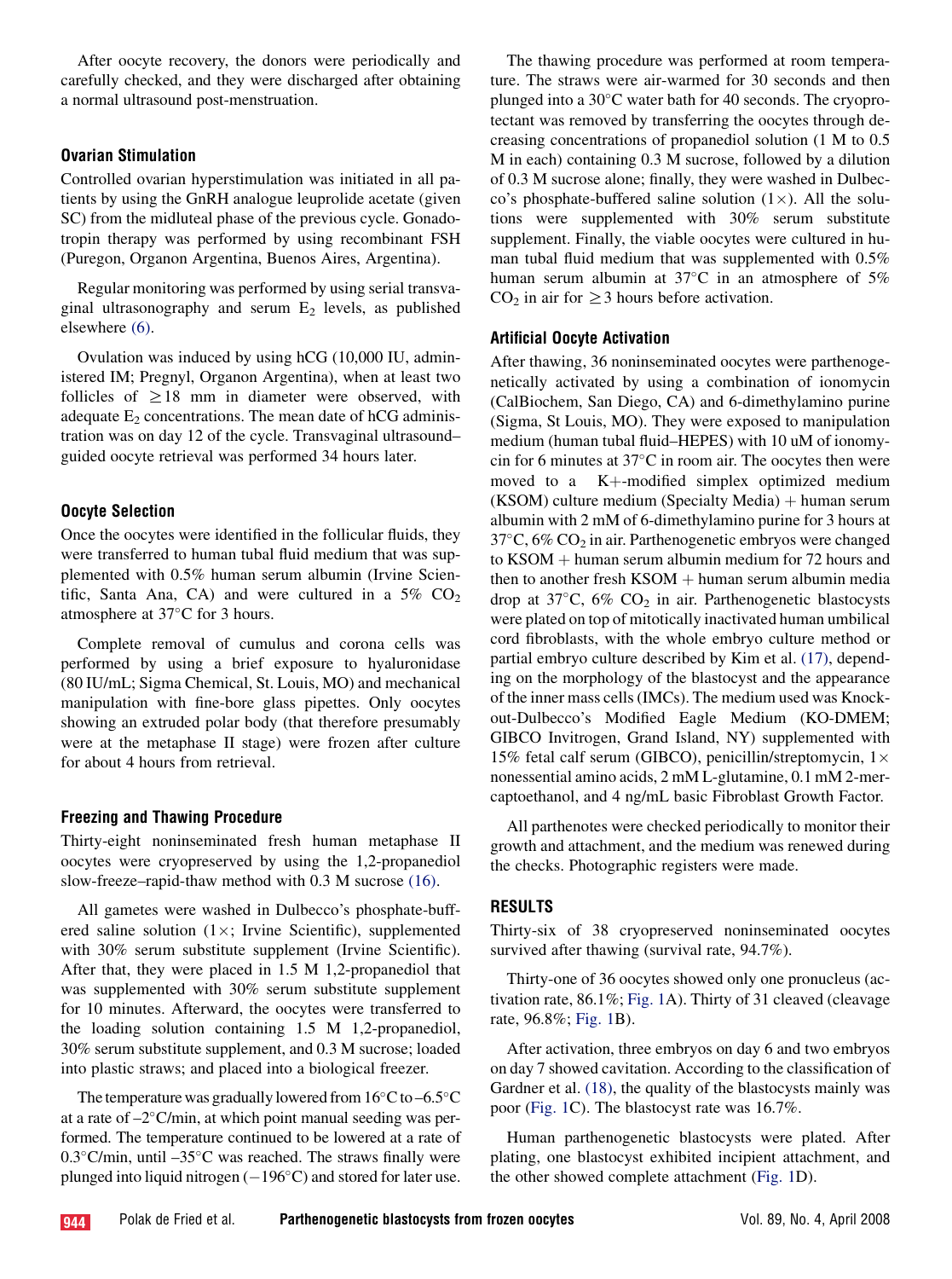#### <span id="page-2-0"></span>FIGURE 1

Oocyte photomicrographs. (A) Pronucleus. (B) Cleavage. (C) Poor-quality blastocysts. (D) Blastocyst attachment.



No further development was observed.

Fifteen nonevolutive cleaved parthenotes were plated on day 9 after activation. Six of 15 showed attachment.

After 63 days in co-culture, three of three parthenotes showed attachment. No signs of growth, measured either in cell number and/or colony size, were observed.

#### **DISCUSSION**

Many published studies have reported the use of cryopreserved oocytes that had been frozen for different purposes (1, 2, 6, 7, [19–24\).](#page-3-0)

During recent years, the main challenge in this area has been to improve the survival rate of cryopreserved oocytes.

The oocyte survival rate after cryopreservation has been reported to be variable (27%–64%). In a study published elsewhere, we reported a survival rate of 30% when using 0.1 M sucrose [\(2\)](#page-3-0). In another recent study, other investigators reported a survival rate of 37%, also using 0.1 M sucrose [\(24\)](#page-3-0).

Because Fabbri and co-investigators reported that a higher concentration of sucrose (0.3 M) dramatically improved the

Fertility and Sterility® 2015 2016 2022 12:30 12:30 12:30 12:30 12:30 12:30 12:30 12:30 12:30 12:30 12:30 12:30 12:30 12:30 12:30 12:30 12:30 12:30 12:30 12:30 12:30 12:30 12:30 12:30 12:30 12:30 12:30 12:30 12:30 12:30 12

survival rate of cryopreserved oocytes (83%) [\(16\),](#page-3-0) other investigators repeated the same procedure, with similar results [\(23\)](#page-3-0).

In the present study, we used 0.3 M sucrose to cryopreserve 38 fresh, noninseminated oocytes, and the survival rate after thawing was 94.7%. These results are further evidence of the beneficial effects of higher concentrations of sucrose on the survival rate after thawing of cryopreserved oocytes.

To date, parthenogenetic activation of oocytes was performed in most mammals, including mice, goats, cows, monkeys, and human beings [\(12–15,](#page-3-0) 25–33).

Instead of using fertilized and viable embryos for research, this procedure could give scientists the opportunity to work in this field in countries that have restrictions on the use of human gametes and human embryos.

Most of the published literature regarding parthenogenetic activation in human beings is based on the use of oocytes that failed to fertilize after IVF-ICSI procedures. Hence, they were unfertilized human aged oocytes that were exposed to different activation techniques [\(25,](#page-3-0) 26). We consider that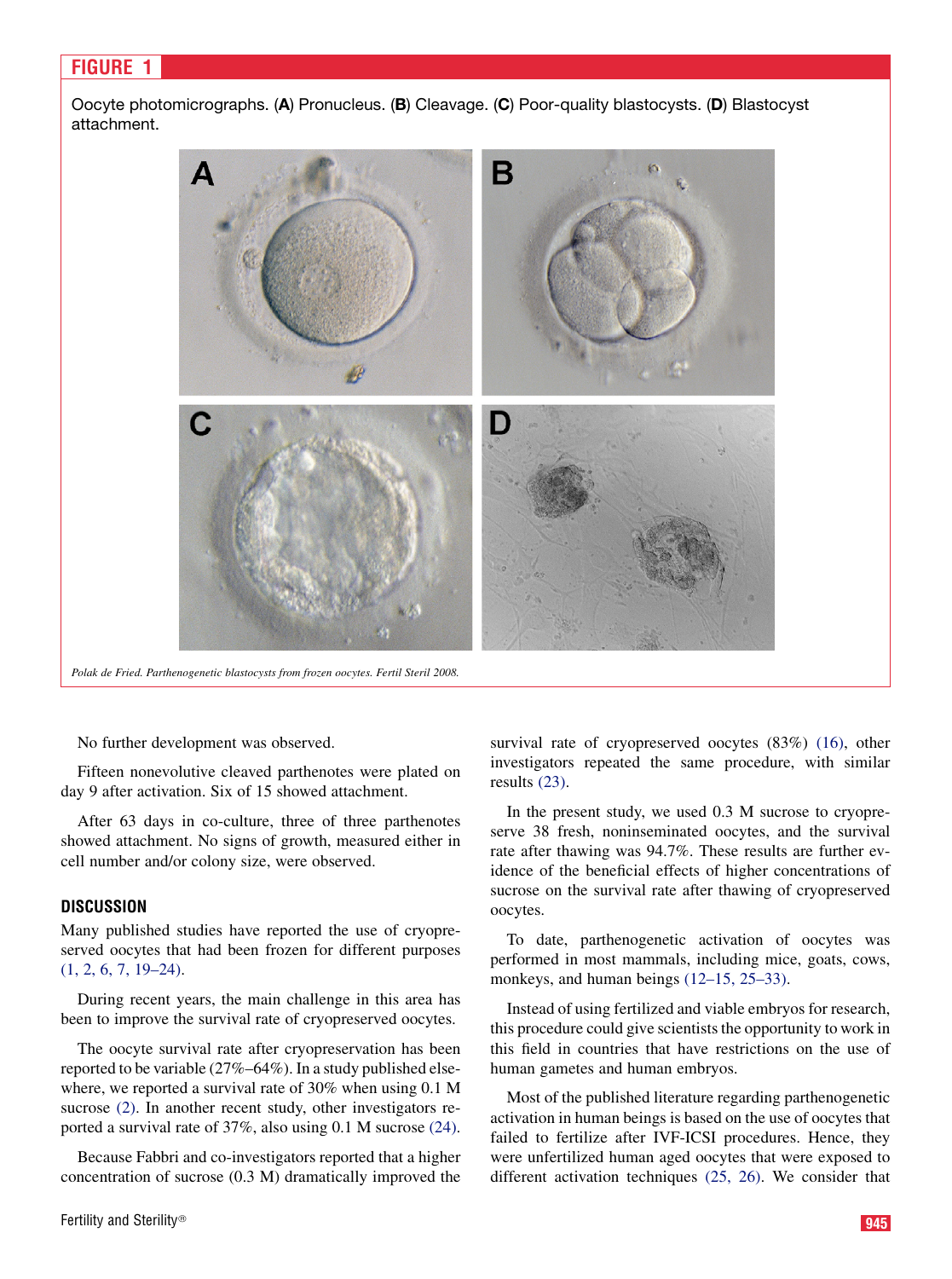<span id="page-3-0"></span>this is not the most appropriate material to evaluate parthenogenetic activation in human oocytes, because they were in contact with sperm and also experienced adverse aging effects. In our laboratory, 164 of 197 fresh human oocytes were activated (activation rate, 83.25%) to compare different activation techniques (Polak de Fried, unpublished data).

In the present study, the source of the human oocytes for parthenogenetic activation was noninseminated, cryopreserved human oocytes, and the parthenogenetic activation rate was 86.1%, the cleavage rate was 96.8%, and the cavitation rate was 16.7%. According to this study, the cryopreservation procedure does not affect the parthenogenetic activation rate and the late development of the parthenotes.

Freezing oocytes could be a good technique for the preservation of female fertility that has been reduced as the result of medical treatments or as a result of the detrimental effect of aging. In the future, cryopreserved human oocytes also could be a valuable source of stem cells for therapeutic applications that may produce stem cells with immunological competence. In addition, their parthenogenetic activation could provide the opportunity to work in this field for scientists in countries that have restrictions on the use of human gametes and embryos. A great number of in-depth and ongoing studies are needed to provide more evidence in this respect.

As far as we know, this is the first report about the parthenogenetic activation of noninseminated cryopreserved human oocytes.

The high survival rate allowed for significant parthenogenetic formation and blastocyst development and attachment. Currently, we continue the experiments because our goal is to achieve the possibility of obtaining stem cells from this source.

Acknowledgments: The authors thank everyone who collaborated for the present study. Special thanks go to Gabriela Arenas, M.Sc. (for her technical help), to Florencia Luna, Ph.D. (for correcting the donors' informed consent forms as well as supervising all topics related to ethical concerns), and to Virginia Cafiero, M.A. (for the psychological guidance given to the donors).

#### **REFERENCES**

- 1. Porcu E, Fabbri R, Seracchioli R, Ciotti PM, Magrini O, Flamigni C. Birth of a healthy female after intracytoplasmic sperm injection of cryopreserved human oocytes. Fertil Steril 1997;68:724–6.
- 2. Polak de Fried E, Notrica J, Rubinstein M, Marazzi A, Gomez Gonzalez M. Pregnancy after human donor oocyte cryopreservation and thawing in association with intracytoplasmic sperm injection in a patient with ovarian failure. Fertil Steril 1998;69:555–7.
- 3. Polak de Fried E, Notrica J, Rubinstein M, Marazzi A. Oocyte cryopreservation program: removal vs. non removal of cumulus corona complex (CCC). Fertil Steril 1998;70(Suppl 1):S148.
- 4. Parisi MS, Notrica JA, Ford P, Parisi MN, Polak de Fried E. Human oocyte cryopreservation and its relationship with water permeability at different maturity stages. Reprod Technol 2001;10:253–5.
- 5. Parisi MS, Notrica J, Parisi MN, Polak de Fried E. Effects of cryopreservation in hamster oocytes. Fertil Steril 2000;74(Suppl 1):S214.
- 6. Notrica J, Divita A, Neuspiller F, Arenas G, Polak de Fried E. Healthy girl born after cryopreservation of gametes and ICSI in a patient with seminoma. Reprod Biomed Online 2004;9:620–2.
- 7. Porcu E, Fabbri R, Damiano G, Fratto R, Giunchi S, Venturoli S. Oocyte cryopreservation in oncological patients. Eur J Obstet Gynecol Reprod Biol 2004;113S:S14–6.
- 8. Shufaro Y, Reubinoff BE. Therapeutic applications of embryonic stem cells. Best Pract Res Clin Obstet Gynaecol 2004;18:909–27.
- 9. Reubinoff BE, Pera MF, Fong CY, Trounson A, Bongso A. Embryonic stem cell lines from human blastocysts: somatic differentiation in vitro. Nat Biotechnol 2000;18:399–404.
- 10. Gepstein L. Derivation and potential applications of human embryonic stem cells. Circ Res 2002;15(91):866–76.
- 11. Trounson AO. The derivation and potential use of human embryonic stem cells. Reprod Fertil Dev 2001;13:523–32.
- 12. Shaw JM, Trounson AO. Parthenogenetic activation of unfertilized mouse oocytes by exposure to 1,2-propanediol is influenced by temperature, oocyte age, and cumulus removal. Gamete Res 1989;24: 269–79.
- 13. Roh S, Malakooti N, Morrison JR, Trounson AO, Du ZT. Parthenogenetic activation of rat oocytes and their development (in vitro). Reprod Fertil Dev 2003;15:135–40.
- 14. Cibelli JB, Grant KA, Chapman KB, Cunniff K, Worst T, Green HL, et al. Parthenogenetic stem cells in nonhuman primates. Science 2002; 295:819.
- 15. Vrana KE, Hipp JD, Goss AM, McCool BA, Riddle DR, Walker SJ, et al. Nonhuman primate parthenogenetic stem cells. Proc Natl Acad Sci USA 2003;100(Suppl 1):11911–6.
- 16. Fabbri R, Porcu E, Marsella T, Rocchetta G, Venturoli S, Flamigni C. Human oocyte cryopreservation: new perspectives regarding oocyte survival. Hum Reprod 2001;16:411–6.
- 17. Kim HS, Oh SK, Park YB, Ahn HJ, Sung KC, Kang MJ, et al. Methods for derivation of human embryonic stem cells. Stem Cells 2005;23: 1228–33.
- 18. Gardner DK, Lane M, Stevens J, Schoolcraft WB. Blastocyst score affects implantation and pregnancy outcome: towards a single blastocyst transfer. Fertil Steril 2000;73:1155–8.
- 19. Levi Setti PE, Albani E, Novara PV, Cesana A, Morreale G. Cryopreservation of supernumerary oocytes in IVF/ICSI cycles. Hum Reprod 2006;21:370–5.
- 20. Sonmezer M, Oktay K. Fertility preservation in female patients. Hum Reprod Update 2004;10:251–66.
- 21. Oktay K, Pelin Cil A, Bang H. Efficiency of oocyte cryopreservation: a meta-analysis. Fertil Steril 2006;86:70–80.
- 22. Miller KA, Elkind-Hirsch K, Levy B, Graubert MD, Ross SJ, Scott RT. Pregnancy after cryopreservation of donor oocytes and preimplantation genetic diagnosis of embryos in a patient with ovarian failure. Fertil Steril 2004;82:211–4.
- 23. Fosas N, Marina F, Torres PJ, Jové I, Martín P, Perez N, et al. The births of five Spanish babiesfrom cryopreserved donated oocytes. Hum Reprod 2003;18:1417–21.
- 24. Borini A, Bonu MA, Coticchio G, Bianchi V, Cattoli M, Flamigni C. Pregnancies and births after oocyte cryopreservation. Fertil Steril 2004;82:601–5.
- 25. Rogers NT, Hobson E, Pickering S, Lai FA, Braude P, Swann K. Phospholipase Czeta causes Ca  $2+$  oscillations and parthenogenetic activation of human oocytes. Reproduction 2004;128:697–702.
- 26. Nakagawa K, Yamano S, Nakasaka H, Hinokio K, Yoshizawa M, Aono T. A combination of calcium ionophore and puromycin effectively produces human parthenogenones with one haploid pronucleus. Zygote 2001;9:83–8.
- 27. Sengoku K, Takuma N, Miyamato T, Yamauchi T, Ishikawa M. Nuclear dynamics of parthenogenesis of human oocytes: effect of oocytes aging in vitro. Gynecol Obstet Invest 2004;58:155–9.
- 28. Swann K, Larman MG, Saunders CM, Lai FA. The cytosolic sperm factor that triggers Ca  $2+$  oscillations and egg activation in mammals is a novel phospholipase C: PLCzeta. Reproduction 2004;127: 431–9.
- 29. Saunders CM, Larman MG, Parrington J, Cox LJ, Royse J, Blayney LM, et al. PLCzeta: a sperm-specific trigger of  $Ca(2+)$  oscillations in eggs and embryo development. Development 2002;129:3533–44.